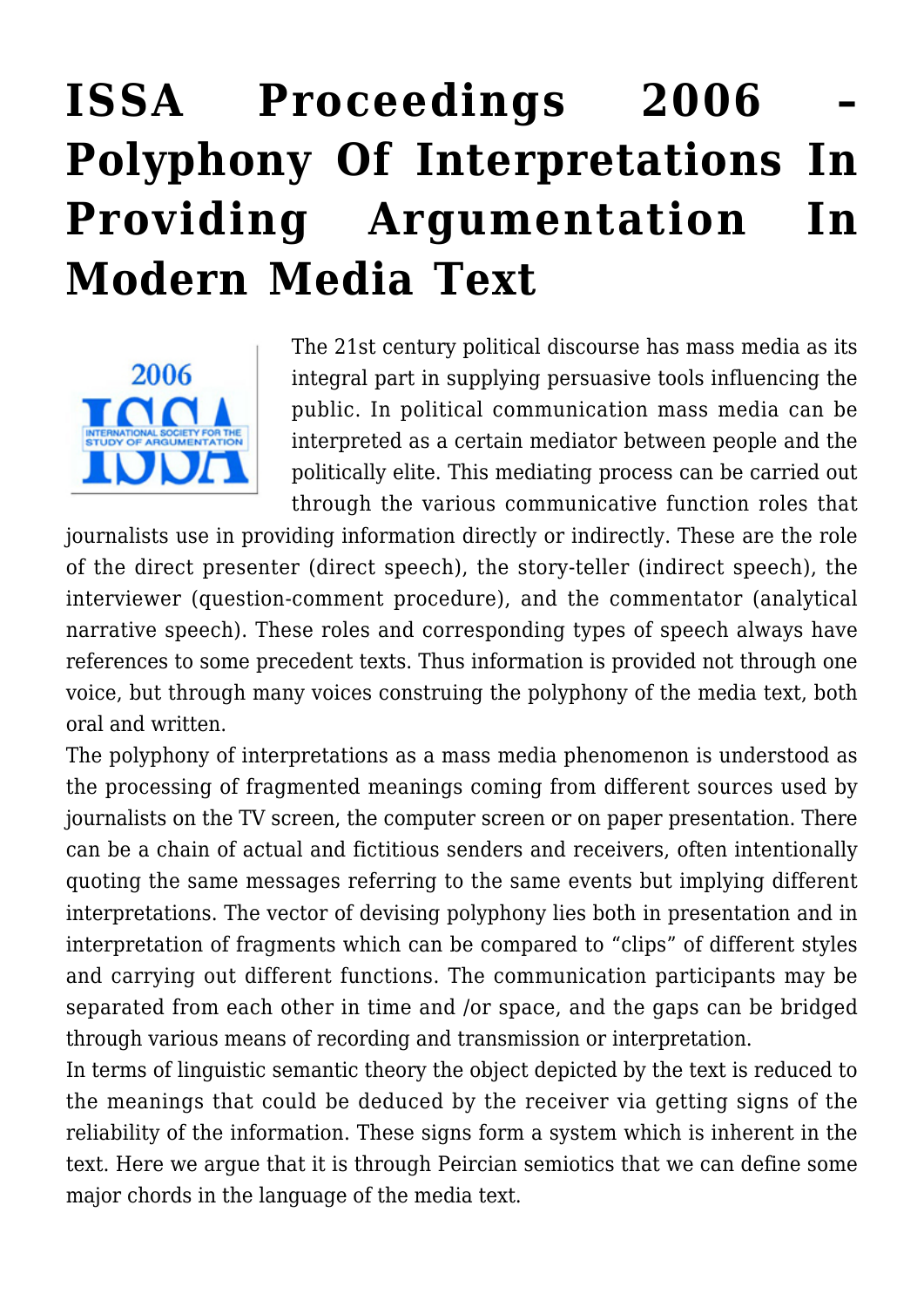Charles Sanders Peirce (1931-1958) introduced the *interpreter* and the *interpretant* to his semiotic system. The interpreter designates the receiver and decodes the message. The result of the decoding can be stated with certain accuracy only by introspection. Whereas, the interpretant is the key which the interpreter uses in order to understand the message and it is the interpretant that the linguist uses in constructing the semantic structure of the object. There is one more aspect in Peircian theory of interest to the language analyst dealing with media texts. This is the idea that all three types of signs: *index, icons* and *symbols* can be identified in the media text. Originally the main distinction between these signs was in the domain of observable or unobservable planes of expression. An index has a visual message, an icon is a visual message which has some integrated meaning, and a symbol is a sign connected with the referent only by certain conventions. Actually it is the conventional rules that make the symbols interact within a system. These signs are not separate classes. Peirce (1985) considers them as *modes* where one can become predominant over the others, and notes that there are no demarcation lines between the signs. (Peirce, 1985, pp.166-171). In addition, the researches in developmental psychology have shown that conventional signals appear in constant interaction between these three types of signs (Bates, 1979, pp. 33-68).

We extrapolate this idea into media text as a text combining these three types of signs. Here a hypothesis can be drawn that when referring to a particular event, or particular words in the domain of indexes is constructed, when using visual messages, including photos, caricatures in press, For example, in the case where icons interact with indexes we deal with complex modes and when terms, slogans are concerned with we are mostly concerned with symbolic communication. The polyphony in interpretation of concepts from the vantage point of the sign system can be connected with symbols, indexes, and icons.

The main concern of this paper is to show the polyphony of the modern press in providing argumentation from the point of view of "political linguistics" as a part of discourse linguistics, bearing in mind Peircian semiotics. First, some aspects of political linguistics as a special discipline will be covered. Then the focus will turn to signs as symbols and indexes, finally different types of *ipse dixit* functions used by journalists in the press will be covered.

Discourse linguistics is connected with different text genres that can deal with a variety of research paradigms (Tretyakova, 1999). According to rhetorical tradition there are three genres which are forensic, deliberative and epideictic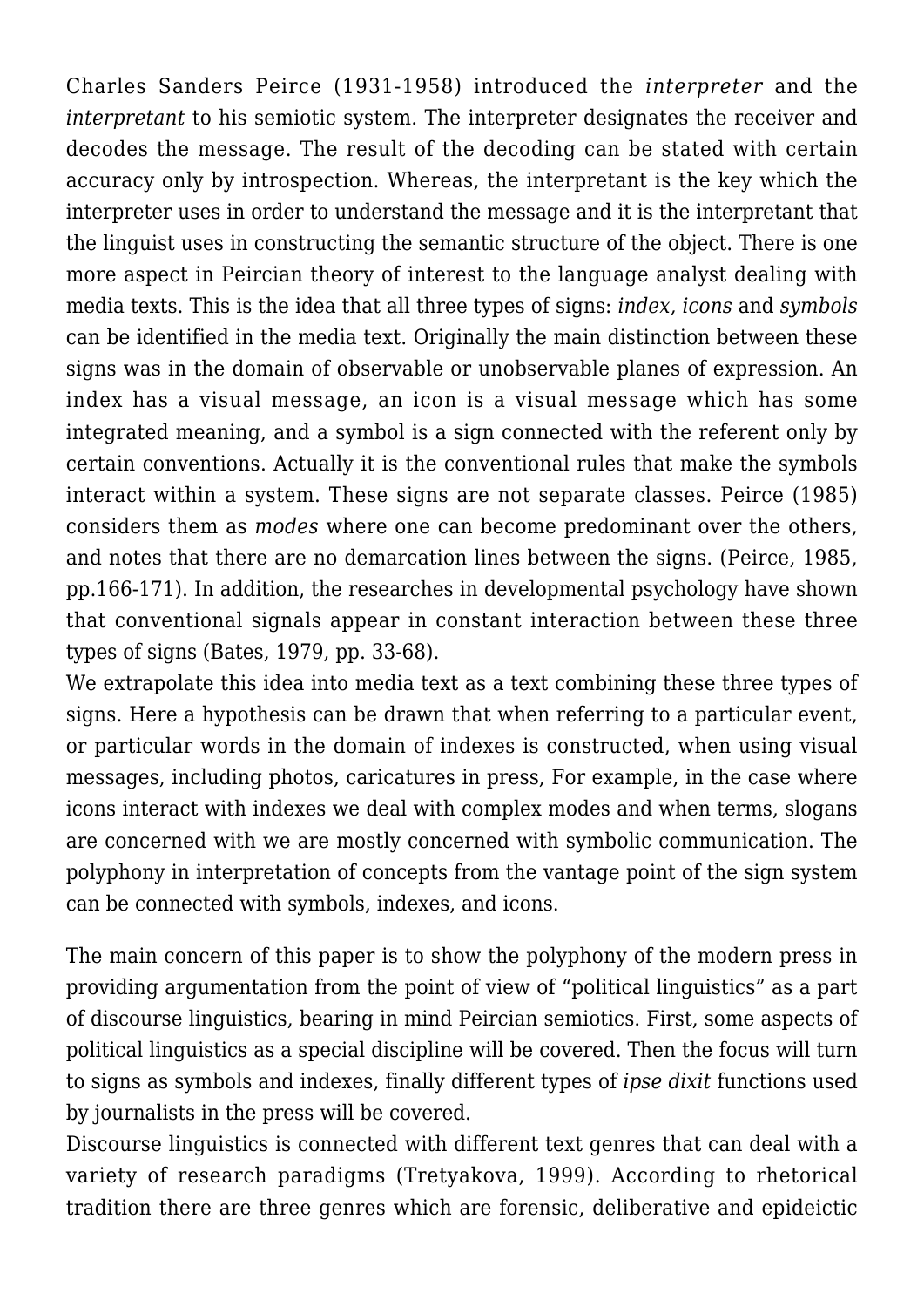having a common characteristic of trying to persuade an audience. The forensic genre relates to judicial situations, the epideictic to ritual and the deliberative one relates to political situations. (Van Eemeren & Grootendorst, 1994, p.145). It is the deliberative genre that underlies the modern tendency in shaping the study of the language of politics as an independent discipline.

This discipline has been called "political linguistics". Unlike political discourse analysis that mostly deals with the political constituent and the interpretation of social practices aimed at reaching consensus, political linguistics is aimed at identifying the typical language forms used as functional tools of communication within political discourse. In actuality, this discipline combines diverse research programs concerning the critical analysis of the politicians' language, the study of language in the decision making process, and types of persuasion and methods for manipulating the public.

Political discourse has certain characteristics that distinguish it from ordinary discourse. It refers mainly to the specific use of "ordinary" words and includes a certain number of specific terms. There are even special genres such as debates, interviews, meetings and diverse media forms as a way of influencing society. Political communication is normally connected with the struggle for power and establishing the dominant or more stable position in the social environment. Though discourse theory constitutes a relatively new approach to political analyses, attention has been drawn to articulation in political practices including not only "collective actants" like political institutions and organizations, but also individuals. When dealing with the language as a persuasive instrument through which diverse political programs are undertaken we can look at it as a sign system dealing with different interpretations. The two major domains of interpretations discussed here are based on the language structures reflecting rituals and quotations.

Rituals are associated with symbols. *Symbolic intepretation* of a sign is connected with a learned, agreed upon contiguity. The relations between symbols of the system are regulated through conventional rules. The symbols of political discourse have transplanted certain ideas and concepts into the social conscience. Such notions as "freedom", "democracy" and "justice" can imply a number of different and competing meanings. Each of these concepts may have different interpretations and practices. Frans H. van Eemeren (1996), for example writes: The representative system of Anglo-Saxon-type democracy, with its technocratic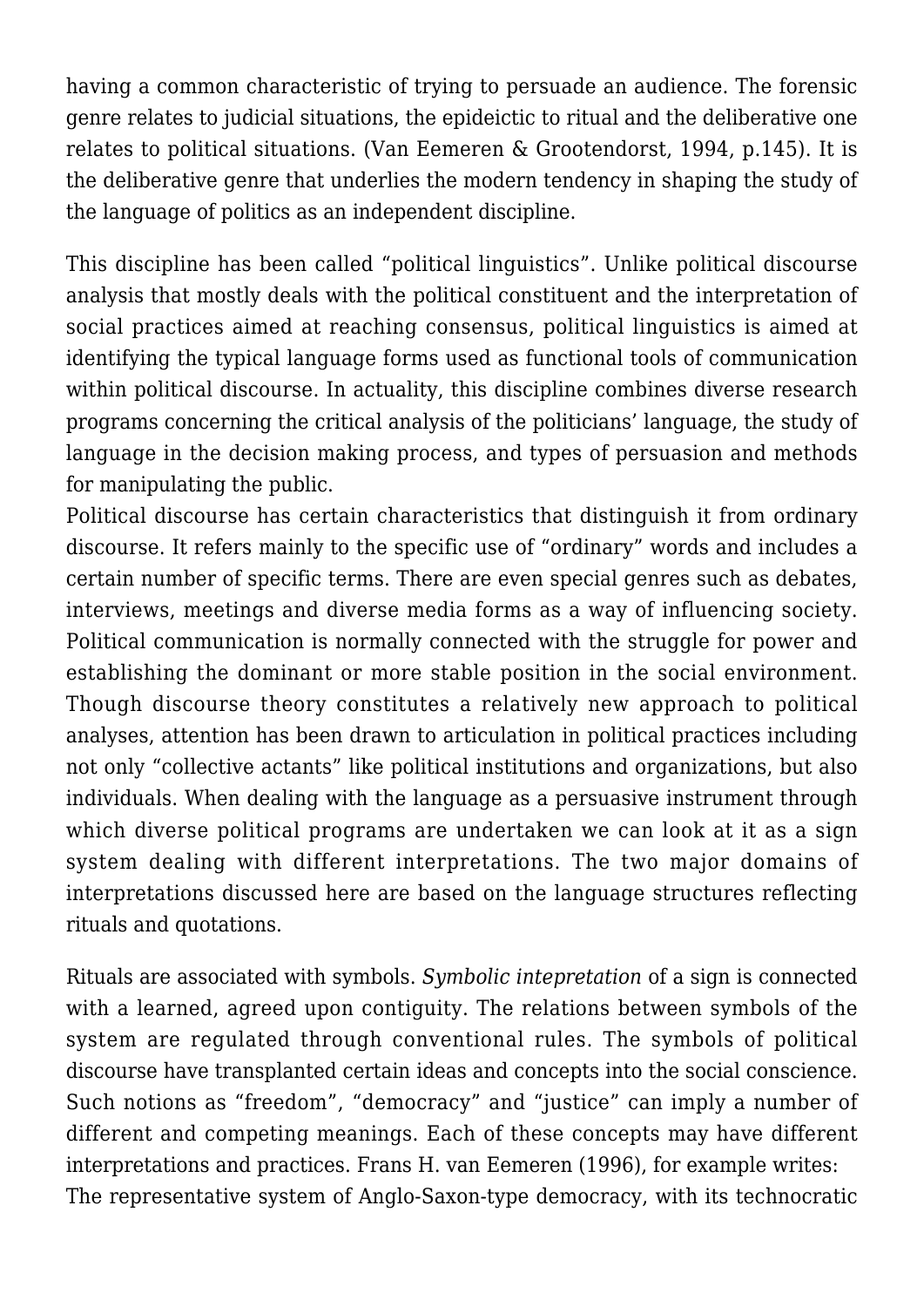style and ineffective way of policy making, may easily undermine popular support for democracy, especially in Eastern Europe where the newly-developed democracies need to carry out a stringent program of social and economic reforms (p.8).

Indeed, by the end of the 1990s the term "democrat" had become a derogatory one in Russia. In order to make the organizational system function well one should observe four different dimensions:

(a) the *rational* dimensions that refers to formal structural aspect of the system;

(b) the *social* dimension dealing with human resources;

(c) the *political* dimension that pertains to the power aspect and

(d) the *symbolic* dimension that relates to the ceremonial, ritual aspect of the system. "It is only if all these four dimensions are given their proper due that the organizational system is likely to appreciate the full depth and complexities of the real-life practices" (pp. 9-10).

Nowadays the term 'empire' has become ambiguous in its interpretation:

Today, the 'American empire' is a term of approval and optimism for some and disparagement and danger for others. Neoconservatives celebrate the imperial exercise of US power which in a modern version of Rudyard Kipling's "white man's burden" is a liberal force that promotes democracy and undercuts tyranny, terrorism, military aggression and weapons proliferation. Critics who identify an emerging American empire, meanwhile, worry about its unacceptable financial costs, its corrosive effect on democracy, and the threat it poses to the institutions and alliances that have secured US national interests since World War II (Foreign Affairs, 2004, p.37).

The transfer of concepts through language is specifically evident in totalitarian regimes which took place in Fascist Germany and Soviet Russia. At present, hegemony practices of introducing "dominant rules that structure the identities of discourses and social formations" are concealed under liberal and democratic rhetoric. It happened in the Conservative Party policy during M. Thatcher time (Howarth, 1995, pp.124-127) and is taking place in present US foreign policy. An example illustrating how hegemony is achieved can be drawn from Humpty Dumpty's conversation with Alice in Lewis Carroll's *Through the Looking Glass*. (Carrol 1987):

"When I use a word," Humpty Dumpty said, in a rather scornful tone, "It means just what I choose it to mean. Neither more nor less."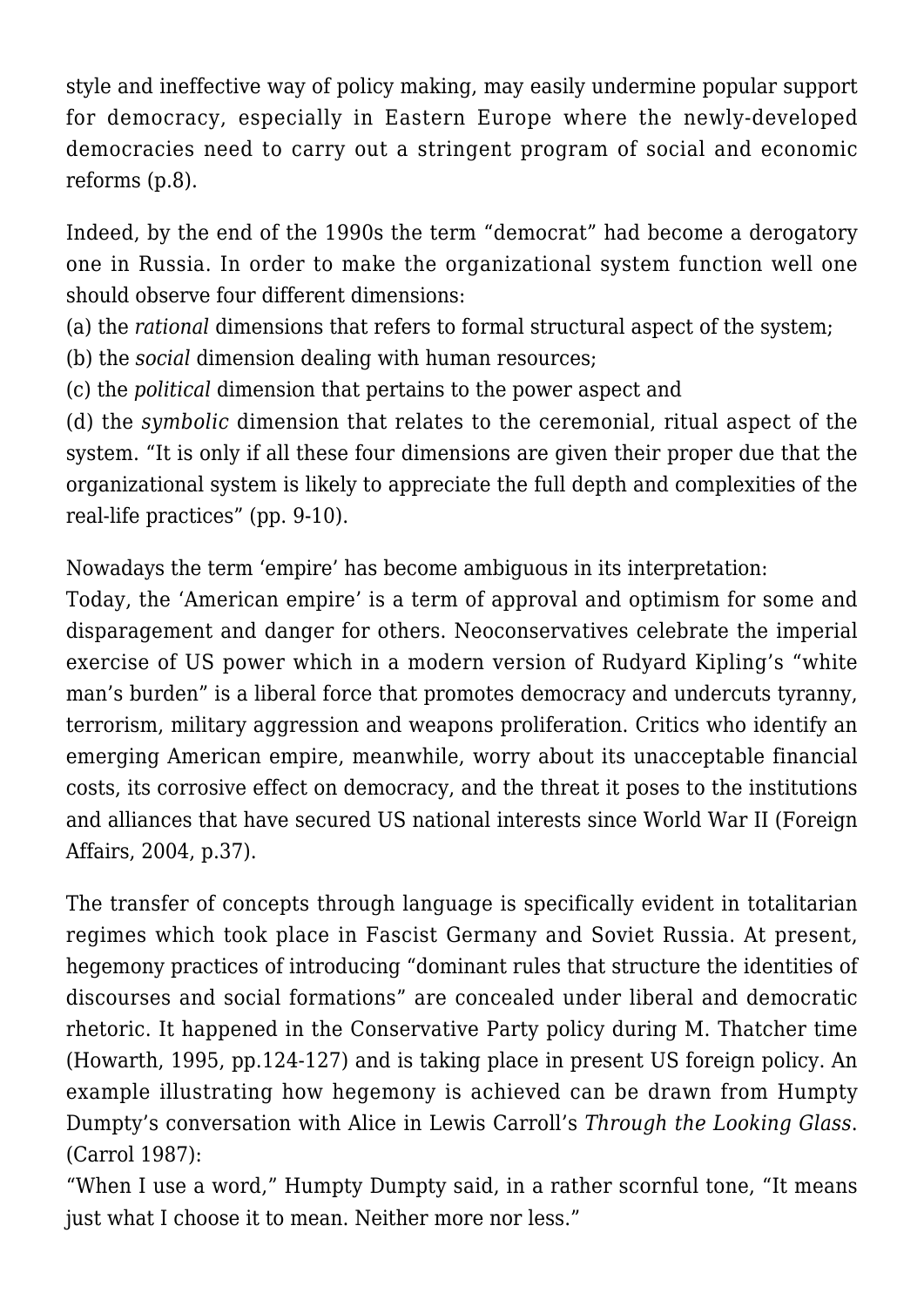"The question is," said Alice, "whether you can make words mean so many different things."

"The question is," said Humpty Dumpty, "who is the master. That is all" (p.124). The concept of hegemony is centered on who is going to master the situation. That is to say, it depends on the choice of political force that is going to decide the dominant forms of conduct and the meaning in a given social context. This has reference to the language of ideologies. Here we come across such symbolic rhetoric.

Another area of political language analysis is connected with the analysis of propaganda language. They are known sometimes referred to as Political Doublespeak. Examples of this are Haigspeak, Nukespeak, Falkland talk, Clintonspeak, Gorbachevspeak etc. All this political jargon is pretty close to what G. Orwell (1984) in "1984" called "Newspeak" and could be characterized by the overuse of clichés, euphemisms, and references to the past. Many of these language issues are found in modern political discourse. The globalization process, happening now due to the electronic means of communication, depends a lot on the use or overuse of clichés and stereotypes.

A certain move from symbolic interpretation to an indexical one can be shown in the interpretation of politically correct language and in number of euphemistic journalese phrases. When speaking of the language of politically correctness or euphemisms we can speak of *indexical symbols* or symbols conveying an indirect meaning. They can be judged as indexes as they demonstrate reference to certain concepts "clicking" to a different scheme and tone. The manipulation is carried out through reference to the same object carrying other connotations such as: *tax increase = revenue enhancement; used car = pre-owned car, pre-driven car; married=formerly single* etc. Such phrases are starting to be used in the press as journalese euphemisms: *ethnic cleansing= genocide; destroy=suppress the target; to lie= to be economical with the truth; active air defense = air bombing raid; pacification=punitive operation; collateral damage=unintended killing of civilians* etc.

Further examples can be provided by politically correct English when ordinary words are replaced by politically correct ones. Such example include: "stewardess", "secretary", "fireman" and "poor" when replaced nowadays by "flight attendant", "office administrator", "firefighter" and "culturally deprived" respectively. As a result it is clear that this language change has been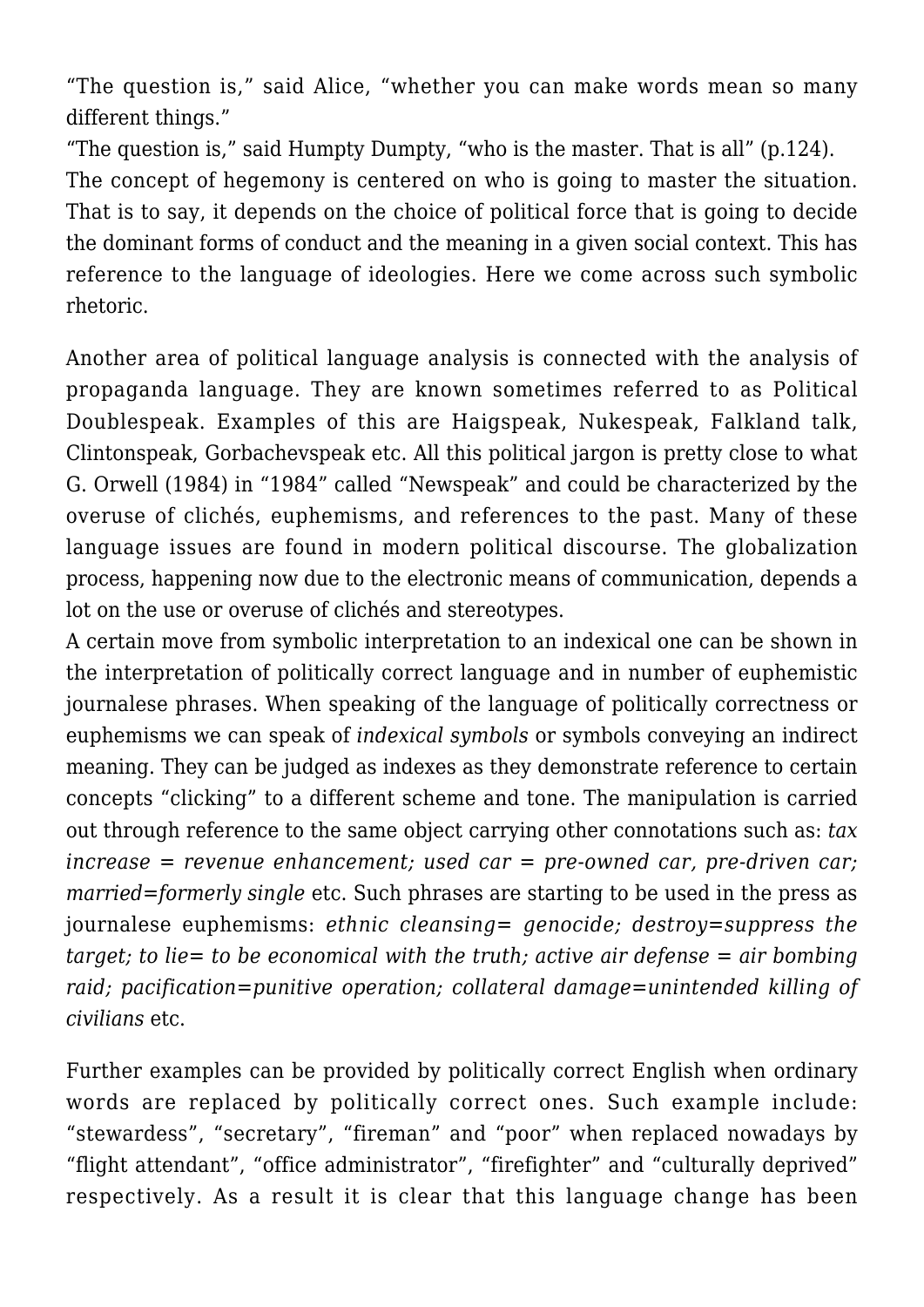purposefully done. We can speak of a certain "political diglossia" as we see differences between ordinary language and political language, as well as ordinary language and propaganda language.

There are all sorts of clichés and catchphrases with reference to the precedent texts: "We did the best, you know the rest" (The phrase by Russian Vice-President Tchernomyrdin) or "Process is underway" (Gorbachyov); "I have a dream" (M.L.King); "Speak softly and always carry a big stick" (Roosevelt). Some phrases have become comment clichés without any references to a particular person: "There'll be a holiday in our street." "A fish rots from the head first". "You scratch my back, I'll scratch yours". These phrases are constantly on the move and they start to be used in everyday speech as comment ironic or sarcastic phrases. Such program slogans "Economy should be economical" (Brezhnev); "New Frontier" (Kennedy); "Axis of evil" (Bush) can be met as catchphrases in everyday speech.

Political Doublespeak as a sign and a special code may hold the whole model of expression that deals more with purposeful violation of maxims of cooperation. Dealing with the textual implicatures and interpretations of speeches by journalists are is particularly interesting. An example of this can be taken from the following Bush statement made in 1999 concerning Affirmative Action cited by A Reznikov (2002):

I support the spirit of no quotas and no preferences. But it's important to say it's not what you're against but what you're for. In our state, I am for increasing the pool of applicants, opening the door so that more people are eligible to go to the university system. (p.77) This statement got two interpretations: "The Washington Post" thought that the President supported Affirmative Action and a "New York Times" correspondent thought that he attacked it (pp.77-78).

Some statements of political bizarre provide analysts with unique material for interpretation. Quite interesting or rather weird is the Bill Clinton's comment on the meaning of the ambiguity English verb "to be": "It depends on what the meaning of the word "is" is, and never has been, that's the one thing. If it means there is none that was a completely true statement." (p.86). The interpretation of the existential predicate is shifted into the sphere of tense/aspect mode. Thus ambiguity of interpretation allows camouflaging the very idea of interpretability. This hoax of intentional misleading has become one distinctive feature of modern political discourse.

One more US President's statement concerns such abstract categories as "the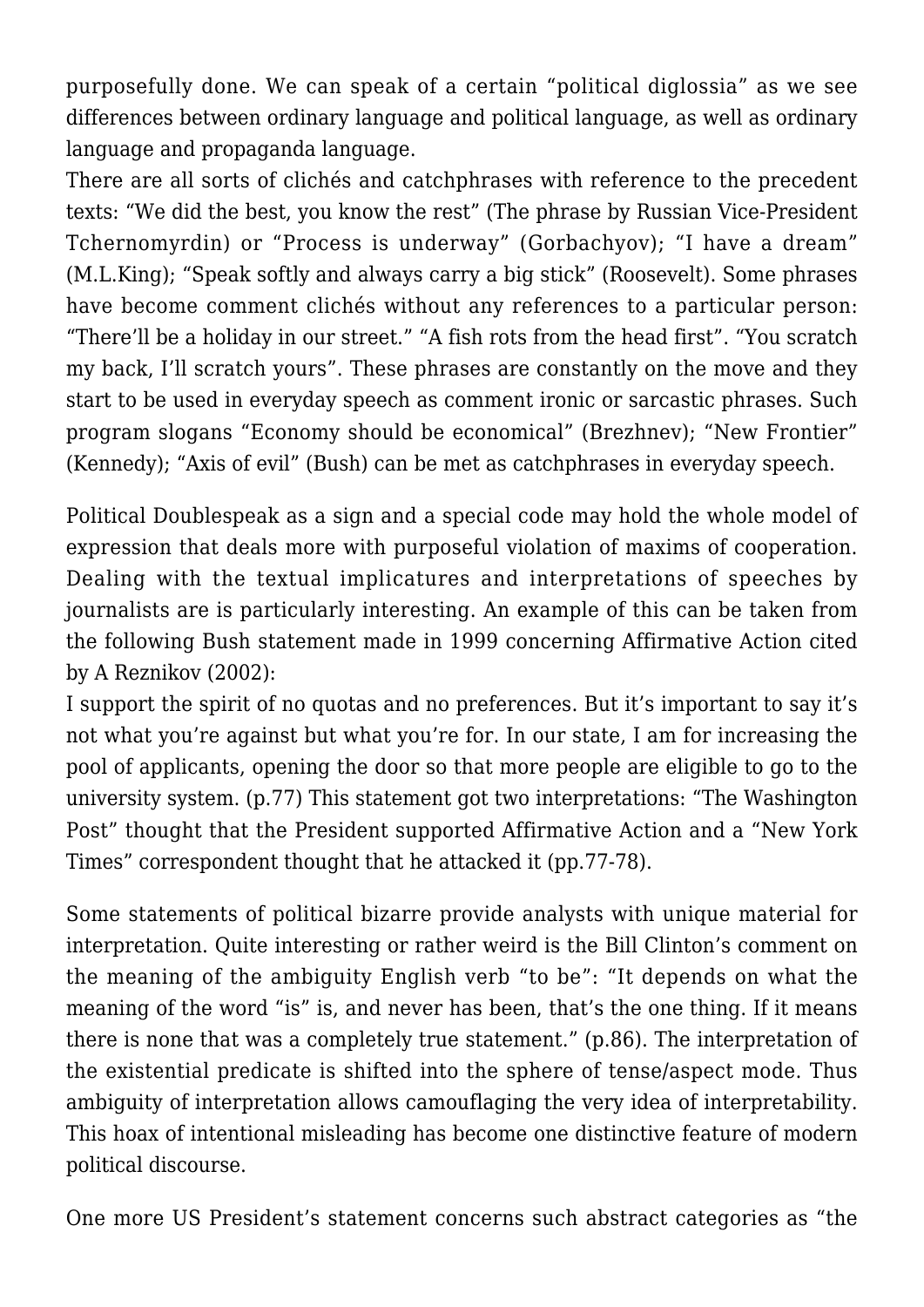truth" and "time/tense" reconstruction: So that anyone generally speaking in the present tense saying that was an improper relationship would be telling the truth if that person said there was not, in the present tense – the present tense encompassing many months. (cited in Reznikov, 2002, p. 86) The concept of "truth" is tainted with the concept of "power" as the latter one establishes the norm for interpretation of the truth.

These newspeaks of political figures provide analysts with a number of aphoristic devices and fallacious arguments. Thus, it is possible to conclude that political discourse may be looked upon as an example of argumentative discourse aimed at producing a change in political and social paradigm or a change in the coverage of some old problems.

The third type of interpretation lies in the sphere of *iconic* presentation where pictorial and verbal information play an interactive part. This is extremely important nowadays especially keeping in mind the clip information effect in for example the situation caricatures. Caricatures can be interpreted as icons and iconic text as an act of code – making. In this respect iconism is not a single phenomenon. The polyphony here is construed in two domains of discourse practices – the visual and narrative. The structure is composed of two frame types which are referred to as pictorial and textual. The pictorial frame deals with background and key objects interacting with the headline, the lead. The content of the article interacts in the argumentative scheme. The interpretation of the icon, symbol and index scheme may lie in the sphere of looking for precedent texts and situations.

Having observed the interaction of symbols, indexes and icons in the interpretation of the language of media text it is necessary to stress the importance of the triad <Language – Text – Discourse> within the framework of the existing paradigms for political language research. The first is dealing with signal units. The second deals with the code in both articulation and the functions producing the text-type, and the third deals with the argumentative scheme.

The pragma-dialectical approach for argumentative analysis proves to be very fruitful as it includes philosophical, theoretical, empirical, analytical, and practical components. It is based on the assumption that a philosophical ideal of reasonableness must be developed from which a theoretical model for acceptable argumentative discourse can be derived (Van Eemeren & Grootendorst, 1992). Ordinary dialogue provides us with lots of discrepancies which can still be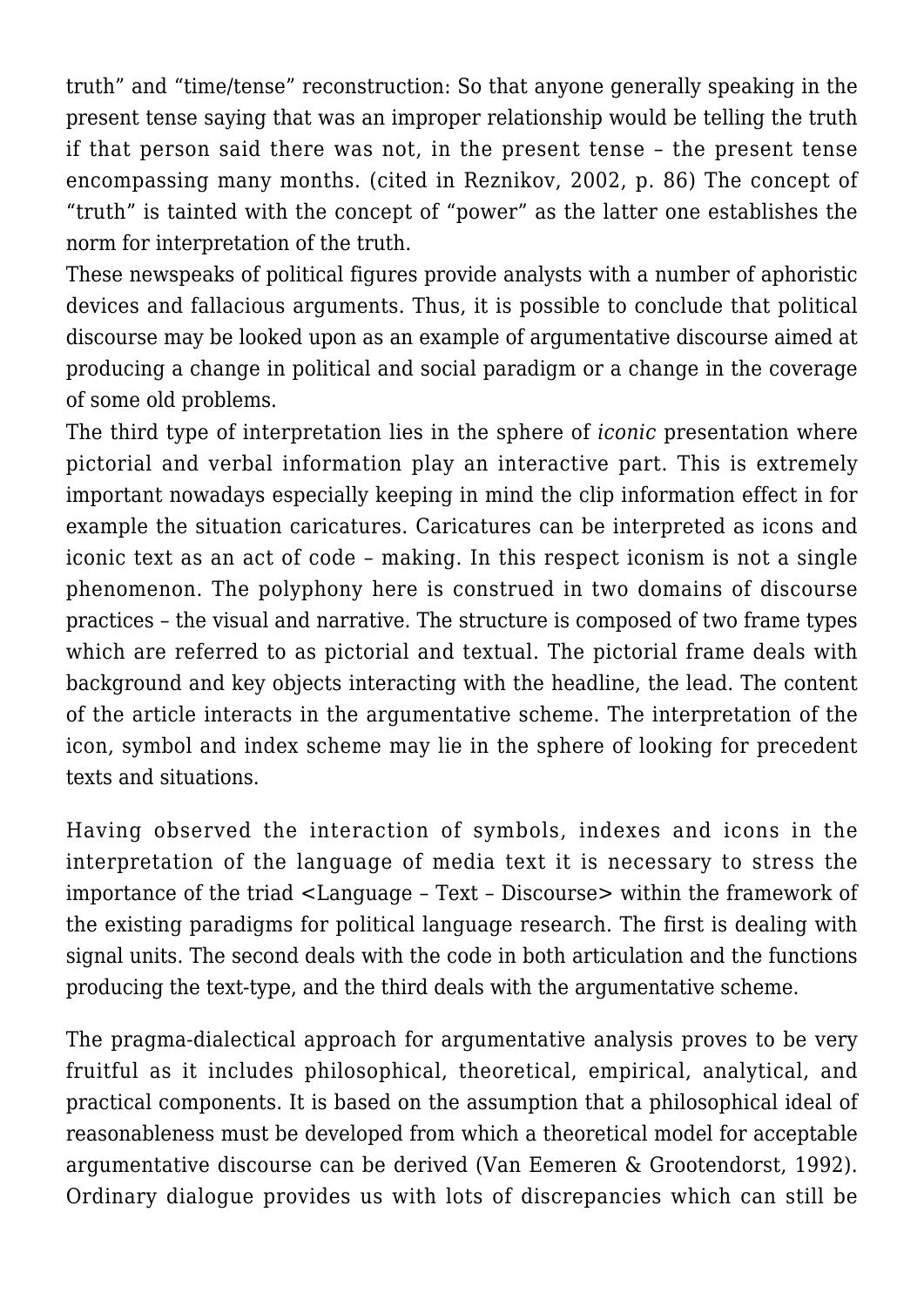encompassed by the pragma-dialectical approach. The study of argumentation is approached with four basic meta-theoretical premises, each of which represents a point of departure from other contemporary perspectives, that is externalization, socialization, functionalisation and dialectification. These factors in the notion of argumentation are realized by making use of pragmatic insights from discourse, conversational analysis and dialectical insights from critical rationalist philosophy and dialogical logic.

From the philosophical point of view crucial the model of critical discussion that provides the procedure for establishing whether or not a standpoint is defensible is in grounding the pragma-dialectical theory. The model specifies various stages and rules of the resolution process, and the types of speech acts used at each particular stage. The rhetorical insight helps to define strategic maneuvering in resolving the differences of opinion. (Houtlosser, 2001). From the linguistic point of view there appears to be a certain symbiosis of pragmalinguistics, functional semantics and dialectics.

The most obvious language structure dealing with the polyphony concept is the citation and quasi-citation structures. The argumentative scheme in providing polyphony of voices through direct or indirect citation actually camouflages the tendency to manipulate readers. The argumentative scheme in providing polyphony of voices through direct, indirect and quasi citation. Starting with the medieval exempla citing was later used as a type of reference to the authority in obtaining approval for reasonable statements and actions. It became an index of truth providing a special universal form of a speech act which defined the act of perception of other speech acts connected with the idea of truth. Guaranteed truth of statements used as citations is used by journalists now as a preconceived idea. Coherence of utterances with citation is based on the structural (i.e. semantic and argumentative) relations of the primary speech genre and the secondary one. As it has been shown argumentative schemes, thesis, and arguments present a diverse interactive field for uncovering the relations between types of quotations and premises and arguments (Tretyakova & Smirnova, 2005).

One of the most popular types of type argumentum, *ad ipse dixit*, deals with theolological grounds. The function of the analysis is the imperative for action as follows from the example:

A 20 – storey tower block should be built 50 meters from the entrance of the Tate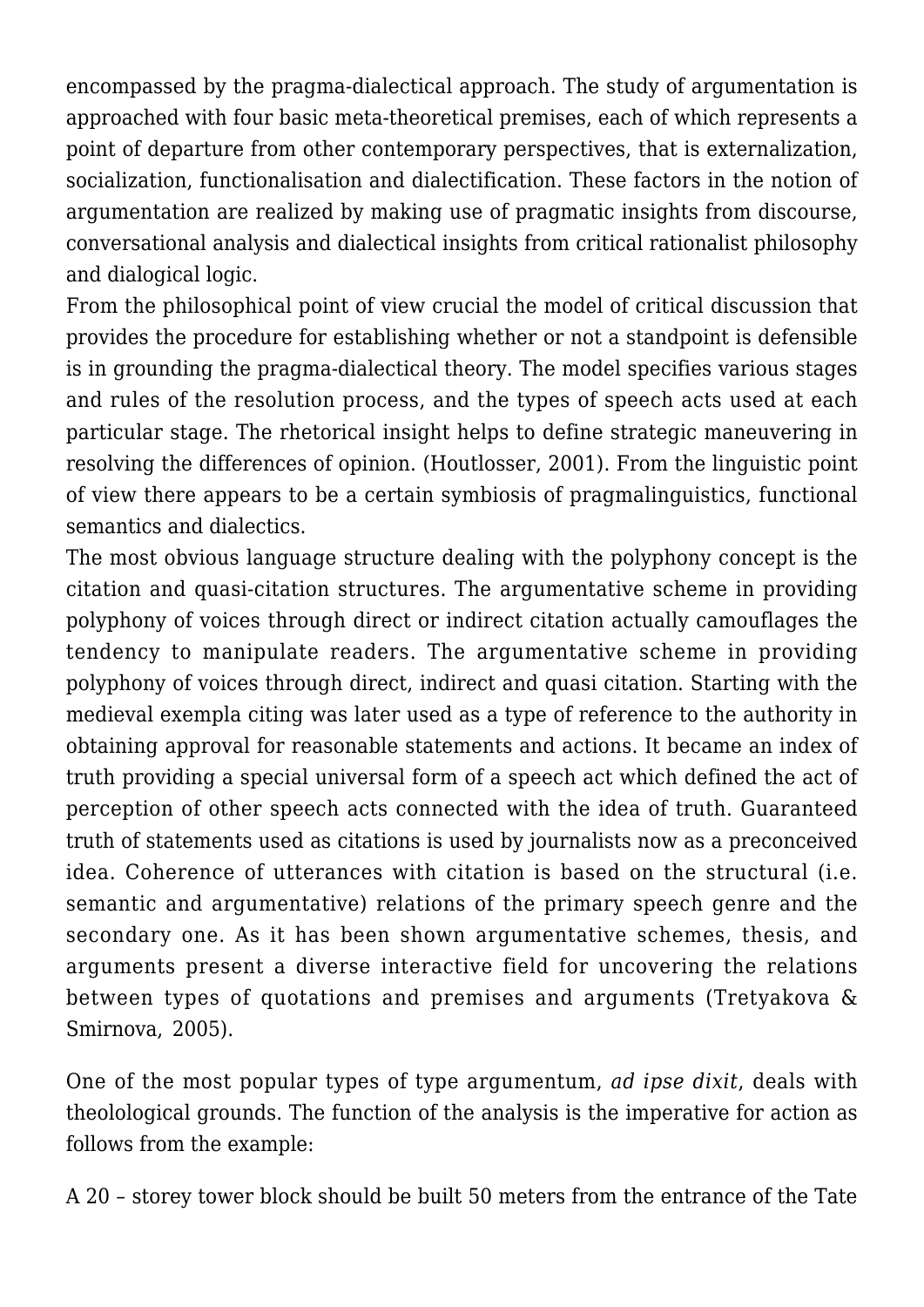Modern.

Ken Livingstone, London's mayor, takes a similar view, because the project includes affordable homes.

A spokesman for London Town said that the building would "boost the vitality of the area" and that the project would include a grant for environmental improvements

(*Guardian*, July 9, 2003, p.9.)

Here the action is justified by the noble goals beneficial for most of the people. Benefactors are respectable people of the community.

The polyphony of textual structure, devised by the interaction of an argument and certain appeals is expressed by the embedded proposition. For example, the arguments at the primary and secondary levels can interact. For example, *ad vericundiam* interacts with the argument *ad populum*. Instead of developing the premise proof the persuasion procedure is psychologically concerned with different appeals/references such as appeals to material wealth, public interests, fairness etc. (pp.85-86). In the analysis of cited *ipse dixit* arguments different functions can be drawn out. These are referential as in a previous example, metalingual if the citation has one more reference to other words, emotive when the argument has reference to emotions:

The focus of attention is dealing with the threat of uncertainty. Among other functions the aesthetic function of humour or irony can be mentioned. For example, M. Chirac never achieved anything substantial. "Le Point" magazine illustrated his often unremarkable and sometimes ropey career by a joke about the man who falls from a skyscraper and shouts at each floor: "So far, so good." (*Times*, March 15, 2002, p. 26)

The difference between pseudo citations and citations lies both in the structural and functional sphere with quasi-citations being more multi-functional with conative, aesthetic, phatic, and poetic functions.

## *Conclusion.*

It is possible to conclude that political discourse may be looked upon as an example of argumentative discourse aimed at producing a change in the political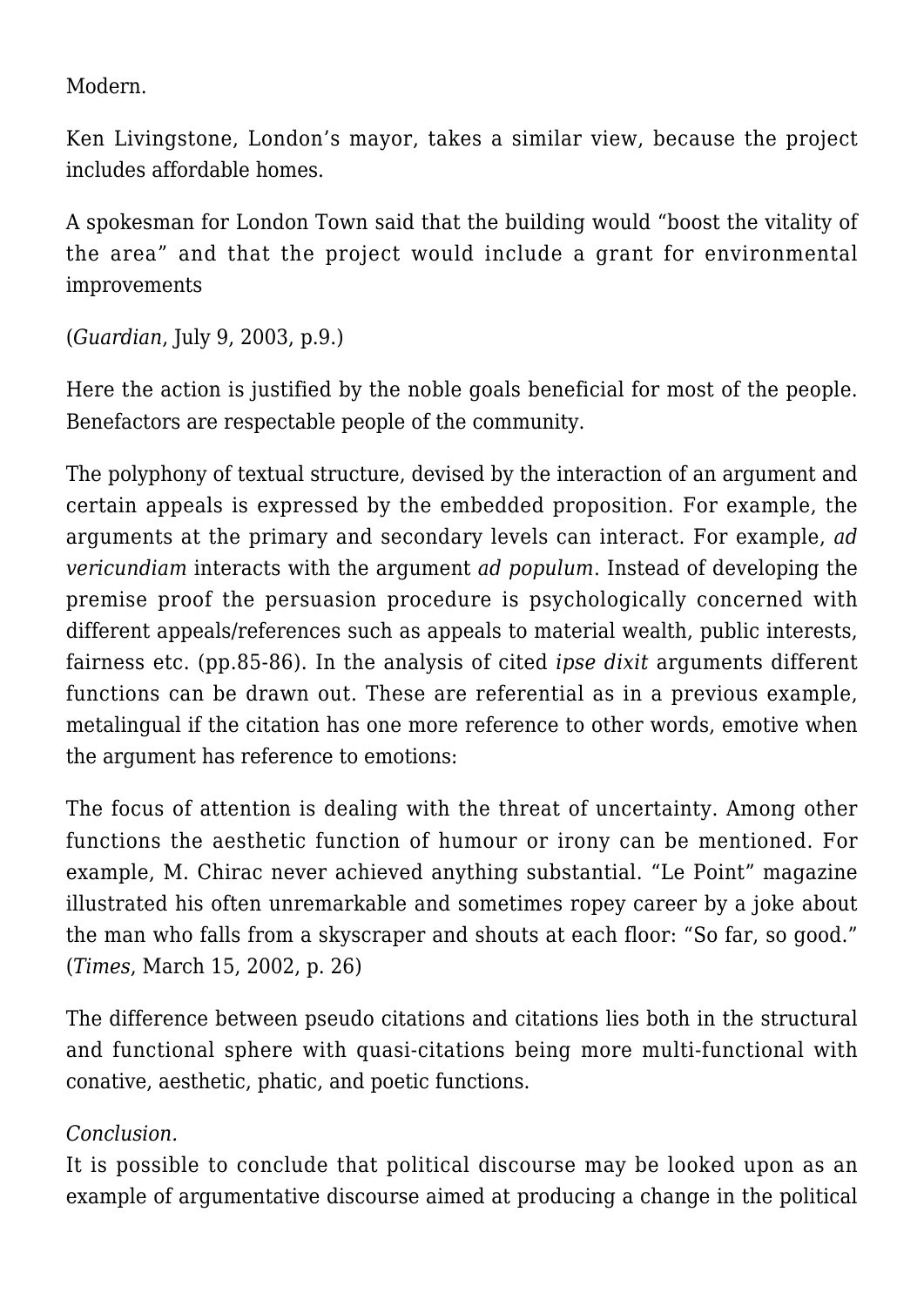and social paradigm or a change in coverage of some old problems. Along with political discourse we can speak of political linguistics which can be called an integrated discipline incorporating political discourse methods and the apparatus of communicative linguistics. In the study of political discourse and political linguistics rhetoric and argumentation theory are incorporated into linguistic research.

Discursive practices of modern media texts with "clip" structures and the "clip mentality" of the receivers make Peircian semiotics applicable to the interpretation of the text. The concept of the interpretant allows interpreting symbols, indexes and icons as modes showing multidimensional communicative reality in a media text. One of these structures used in modern press as a specific means of persuasion is connected with citation.

Framing political discourse as a metaphorical battlefield allows looking at the language as a means of combat and communicative situations as strategies. Linguistic discursive analysis focuses on ritualized communication, political doublespeak, the procedure of decision making, and the resolution of confrontations. We can conclude that political linguistics refers to the study of the language of persuasion in the political sphere (including the language of the mass media) and it is part of argumentation studies as it concerns pointing out various persuasion devices.

## **REFERENCES**

Bates, E. (1979). Intentions, Conventions and Symbols. In: E.Bates et al. (eds.). *The Emergence of symbol cognition and communication in infancy*, 33-68. New York: Academic Press.

Carroll, L. (1987). *Alice in Wonderland. Looking Through the Looking Glass*. L: Penguin Books.

Eemeren, F.H. van, & R. Grootendorst (1994). Analysing Argumentative Discourse. In: Frans H. van Eemeren, R. Grootendorst. (eds.) *Studies in Pragma-Dialectics,* 145-164. Amsterdam: SicSat.

Eemeren, F. H. van (1996). *Argumentation and Democracy. Speech Communication and Argumentation,* 2, 4-19. St.Petersburg.

Foreign Affairs (2004), March/April.

Houtlosser, P. (2001). Points of view. In: Frans H. van Eemeren (ed.). *Crucial Concepts in Argumentation Theory* , 27-50. Amsterdam: SicSat.

Howarth, D. (1995). Discourse theory. In: D. Marsh & G. Stoker (Eds.), *Theory and Methods in Political Science,* 115-134. New York: Palgrave.